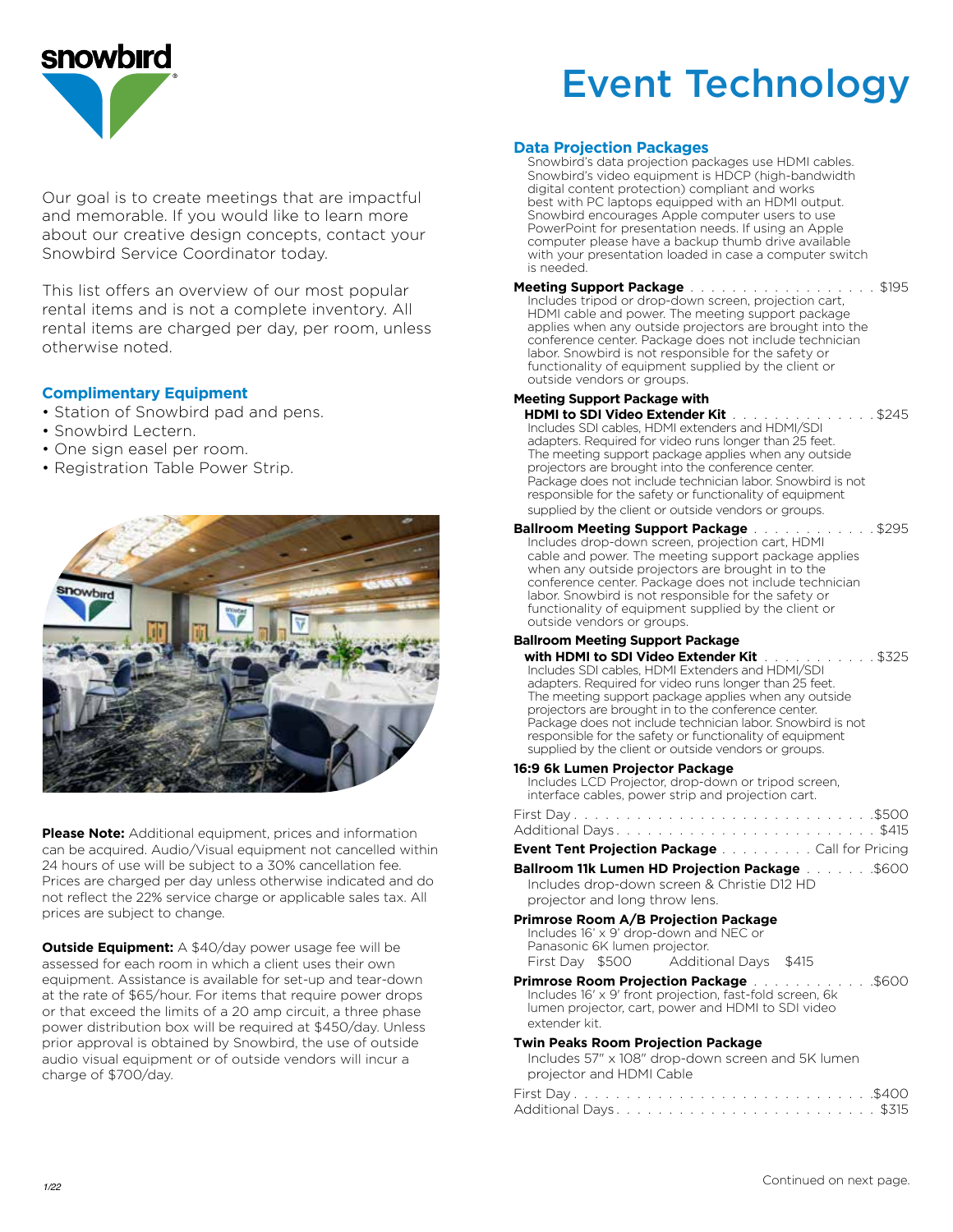| 4k Lumen Projector Package - Small Venue<br>Includes drop-down or tripod screen and 4K lumen<br>projector and HDMI Cables.                                                                                                                 |  |
|--------------------------------------------------------------------------------------------------------------------------------------------------------------------------------------------------------------------------------------------|--|
|                                                                                                                                                                                                                                            |  |
| Extron DTP 1608 Video Switcher Package \$400<br>Includes preview monitor and laptop with software.<br>Video technician required.                                                                                                           |  |
| Blackmagic ATEM Switcher Package\$400<br>Includes preview monitor and laptop with software.<br>Video technician required.                                                                                                                  |  |
| Blackmagic Mini ATEM Switcher Package. \$150<br>Includes laptop with software. Video technician is<br>reauired.                                                                                                                            |  |
| <b>HDMI Distribution Amp.</b> And a series and a series of the series of the series of the series of the series of the series of the series of the series of the series of the series of the series of the series of the series of<br>\$60 |  |
| <b>SDI Distribution Amp Allen and Allen and Allen and Allen and Allen and Allen and Allen and Allen and Allen</b><br>\$60                                                                                                                  |  |
| <b>SDI/HDMI Video Extender Kit</b><br>Required for video runs longer than 25'.                                                                                                                                                             |  |
| <b>HD Base T Video Extender</b><br>. \$125                                                                                                                                                                                                 |  |
| 42" Flat Screen LCD Monitor entertainment and \$150                                                                                                                                                                                        |  |
| 55" Flat Screen LCD Monitor entertainment and \$250                                                                                                                                                                                        |  |
|                                                                                                                                                                                                                                            |  |
| 82" Flat Screen LCD Monitor \$800<br>Requires truss monitor stand                                                                                                                                                                          |  |
|                                                                                                                                                                                                                                            |  |
|                                                                                                                                                                                                                                            |  |
| \$40                                                                                                                                                                                                                                       |  |
| Truss Projection Mount Package \$225                                                                                                                                                                                                       |  |
| Side and Rear Fill Video Package Allendamery and Allendamery<br>\$600<br>Includes 2 flat screens and an HDMI distribution amp.<br>Requires an A/V technician or an un-switched video<br>source.                                            |  |
| Truss Podium with Monitor and a subsequently research<br>\$300                                                                                                                                                                             |  |
| <b>Projection Screens</b><br><b>Tripod or Drop-Down Projection Screen Figure 1.1 1.1 1.1 1.1 \$125</b>                                                                                                                                     |  |
| 9' x 16' Front Projection Fast-Fold Screen [11] Links<br>\$425<br>Includes dress kit. For other sizes of fast-fold screens call                                                                                                            |  |
| for pricing.<br>9' x 16' Rear Projection Fast-Fold Screen Alleman Allen<br>\$425<br>Includes dress kit. For other sizes of fast-fold screens call                                                                                          |  |
| for pricing.                                                                                                                                                                                                                               |  |
| <b>Audio</b>                                                                                                                                                                                                                               |  |
| An audio mixer is required for all sound systems,<br>microphones, computer audio and audio recording<br>devices. All microphones require an audio mixer to<br>interface with our sound systems.                                            |  |
| Lectern Microphone Package \$100<br>Includes wired gooseneck microphone and Snowbird<br>logo podium.                                                                                                                                       |  |
| Table Top Microphone <b>Experience International Properties</b><br>\$35                                                                                                                                                                    |  |
| <b>Standing or Audience Microphone Advanced Authority Standing or Audience Microphone Advanced Authority</b><br>\$35                                                                                                                       |  |
| Wireless Lavaliere Microphone \$125                                                                                                                                                                                                        |  |
| Wireless Hand Held Microphone \$125                                                                                                                                                                                                        |  |
| Catchbox Wireless Microphone. \$150                                                                                                                                                                                                        |  |
| Pricing is per day for each unit. Contact the Event<br>Technology department for additional details.                                                                                                                                       |  |
| Wireless Face Microphone. \$175                                                                                                                                                                                                            |  |
| <b>Audio Mixer, up to 14 channels</b> and a substitution of the <b>Audio Mixer, up to 14 channels</b><br>\$100                                                                                                                             |  |
| <b>Audio Mixer, up to 16 channels</b> and a series of the \$125                                                                                                                                                                            |  |
| <b>Audio Mixer, up to 32 channels</b> \$400<br>Audio technician required.                                                                                                                                                                  |  |
| DUAL JBL PRX612 or ETC ZLX 12P Sound System\$275<br>Includes 2 speakers. This sound system is good for<br>groups of 75-250.                                                                                                                |  |

| DUAL JBL PRX615 Sound System. \$375<br>Includes 2 speakers. This sound system is good for                                                                                                                                                                                                                                                                                                                  |
|------------------------------------------------------------------------------------------------------------------------------------------------------------------------------------------------------------------------------------------------------------------------------------------------------------------------------------------------------------------------------------------------------------|
| groups of 75-350.                                                                                                                                                                                                                                                                                                                                                                                          |
| 4 JBL PRX615 Sound System Alberta and Alberta Alberta and Alberta Alberta Alberta Alberta Alberta Alberta Alberta Alberta Alberta Alberta Alberta Alberta Alberta Alberta Alberta Alberta Alberta Alberta Alberta Alberta Albe<br>\$425<br>Includes 4 Speakers. This sound system is good for<br>groups of 150 to 600 people, the Ballroom, Conference<br>Center Terrace and smaller Event Tent Functions. |
| <b>JBL VRX932 Line Array with Subs, powered by Crown Amps</b><br>\$600<br>Requires an audio technician at \$55/hour. This sound<br>system is good for the ballrooms, event tent, live bands<br>and groups of 250-800.                                                                                                                                                                                      |
| <b>Small Meeting Recording Package Manual Action Act 3225</b><br>Includes 2 wired microphones, audio mixer and a Zoom<br>H4N recorder. Requires an audio technician at \$65/hour.<br>Standard costs apply for any additional microphones.                                                                                                                                                                  |
| Zoom H4N Audio Recorder<br>\$75<br>and a resource of the control of the                                                                                                                                                                                                                                                                                                                                    |
| Computer Audio/iPod to House Sound Interface<br>Requires an audio mixer.<br>At no cost when an audio mixer is already ordered.                                                                                                                                                                                                                                                                             |
| <b>Listening Assist Device</b>                                                                                                                                                                                                                                                                                                                                                                             |
| Available upon request at no charge.<br>Additional audio equipment may be required.                                                                                                                                                                                                                                                                                                                        |
| <b>Cameras</b>                                                                                                                                                                                                                                                                                                                                                                                             |
|                                                                                                                                                                                                                                                                                                                                                                                                            |
| Blackmagic Video Assist Recorder. \$125                                                                                                                                                                                                                                                                                                                                                                    |
| <b>Presentation Aids</b>                                                                                                                                                                                                                                                                                                                                                                                   |
|                                                                                                                                                                                                                                                                                                                                                                                                            |
|                                                                                                                                                                                                                                                                                                                                                                                                            |
|                                                                                                                                                                                                                                                                                                                                                                                                            |
|                                                                                                                                                                                                                                                                                                                                                                                                            |
| Includes markers, erasers and an easel.                                                                                                                                                                                                                                                                                                                                                                    |
| \$55<br>Includes markers and an easel.                                                                                                                                                                                                                                                                                                                                                                     |
| Post-It Flipcharts and a construction of the construction of<br>\$80                                                                                                                                                                                                                                                                                                                                       |
| Corkboard <b>Experience International Corkboard</b><br>\$25<br>Includes push pins and an easel.                                                                                                                                                                                                                                                                                                            |
| 8' Draped Display Table \$125<br>Power available upon request. One-time fee.                                                                                                                                                                                                                                                                                                                               |
| <b>Flipchart Pad.</b>                                                                                                                                                                                                                                                                                                                                                                                      |
| <b>Poster Boards</b> (one time fee)<br>\$90                                                                                                                                                                                                                                                                                                                                                                |
| \$50<br><b>USB Presentation Remote</b>                                                                                                                                                                                                                                                                                                                                                                     |
| D'San Perfect Cue Presentation Remote [11] Language S150                                                                                                                                                                                                                                                                                                                                                   |
| <b>Lighting, Staging and Dance Floors</b>                                                                                                                                                                                                                                                                                                                                                                  |
| Follow Spotlight (requires operator) \$100                                                                                                                                                                                                                                                                                                                                                                 |
| L16 Crank Lift Lighting Tree \$200                                                                                                                                                                                                                                                                                                                                                                         |
|                                                                                                                                                                                                                                                                                                                                                                                                            |
|                                                                                                                                                                                                                                                                                                                                                                                                            |
|                                                                                                                                                                                                                                                                                                                                                                                                            |
| LED Moving Head Light. The company of the Moving of<br>\$350                                                                                                                                                                                                                                                                                                                                               |
| Event Tent Stage Wash. \$1,000                                                                                                                                                                                                                                                                                                                                                                             |
| ETC Smartfade Lighting Console \$100                                                                                                                                                                                                                                                                                                                                                                       |
|                                                                                                                                                                                                                                                                                                                                                                                                            |

**Strand Lighting 100 Console** . . . . . . . . . . . . . . . . \$100 **Chauvet Opto Branch** . \$50 **Cliff Dance Floor** . \$300 **Summit Dance Floor** . \$750 **16' Black Velour Fire-Resistant Drape/Pipe**\$15/linear foot/day

**6' x 8' x 12" Staging** (first three sections) . . . . . . . . . . n/c

**Custom Stage Solutions** . . . . . . . . . . . . . . Call for pricing

Indoor use only.

Each additional section \$75.